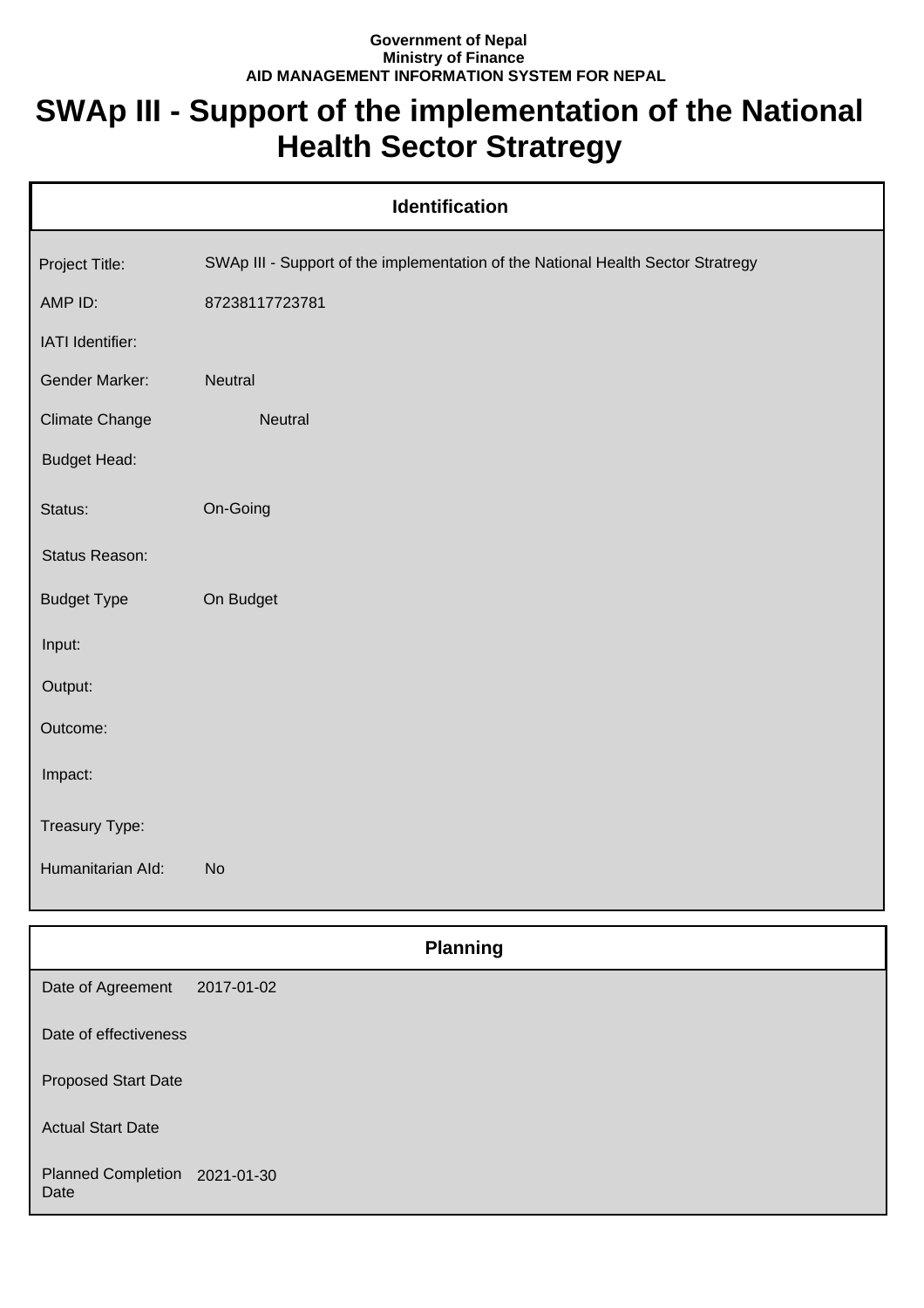| Location     |            |  |
|--------------|------------|--|
| Location     | Percentage |  |
| <b>NEPAL</b> | 100.0%     |  |

| <b>National Plan</b>                                                                    |            |  |
|-----------------------------------------------------------------------------------------|------------|--|
| Program                                                                                 | Percentage |  |
| [Health and Nutrition ] [Social Development Policy ] [National Development Plan (NDP) ] | 100.0%     |  |

| <b>Sector</b>                        |            |  |
|--------------------------------------|------------|--|
| Sector                               | Percentage |  |
| Nepal Sector Classification HEALTH 0 | 100.0%     |  |

| <b>Implementing/Executing Agency</b> |        |  |
|--------------------------------------|--------|--|
| <b>Implementing Agency</b>           |        |  |
| Ministry of Health                   | 100.0% |  |
| <b>Executing Agency</b>              |        |  |
| Ministry of Health                   | 100.0% |  |
| <b>Responsible Organization</b>      |        |  |
| Ministry of Health                   | 100.0% |  |
| Donor                                |        |  |
| German Development Cooperation (KfW) | 0.0%   |  |

| <b>Funding</b>                              |                    |                               |            |                     |
|---------------------------------------------|--------------------|-------------------------------|------------|---------------------|
| Type of<br>Assistance                       | Mode of<br>Payment | Post Earthquake<br>Assistance | Commitment | <b>Disbursement</b> |
| <b>German Development Cooperation (KfW)</b> |                    |                               |            |                     |
| <b>UNDISBURSED BALANCE</b>                  |                    |                               |            |                     |
|                                             |                    |                               |            | null                |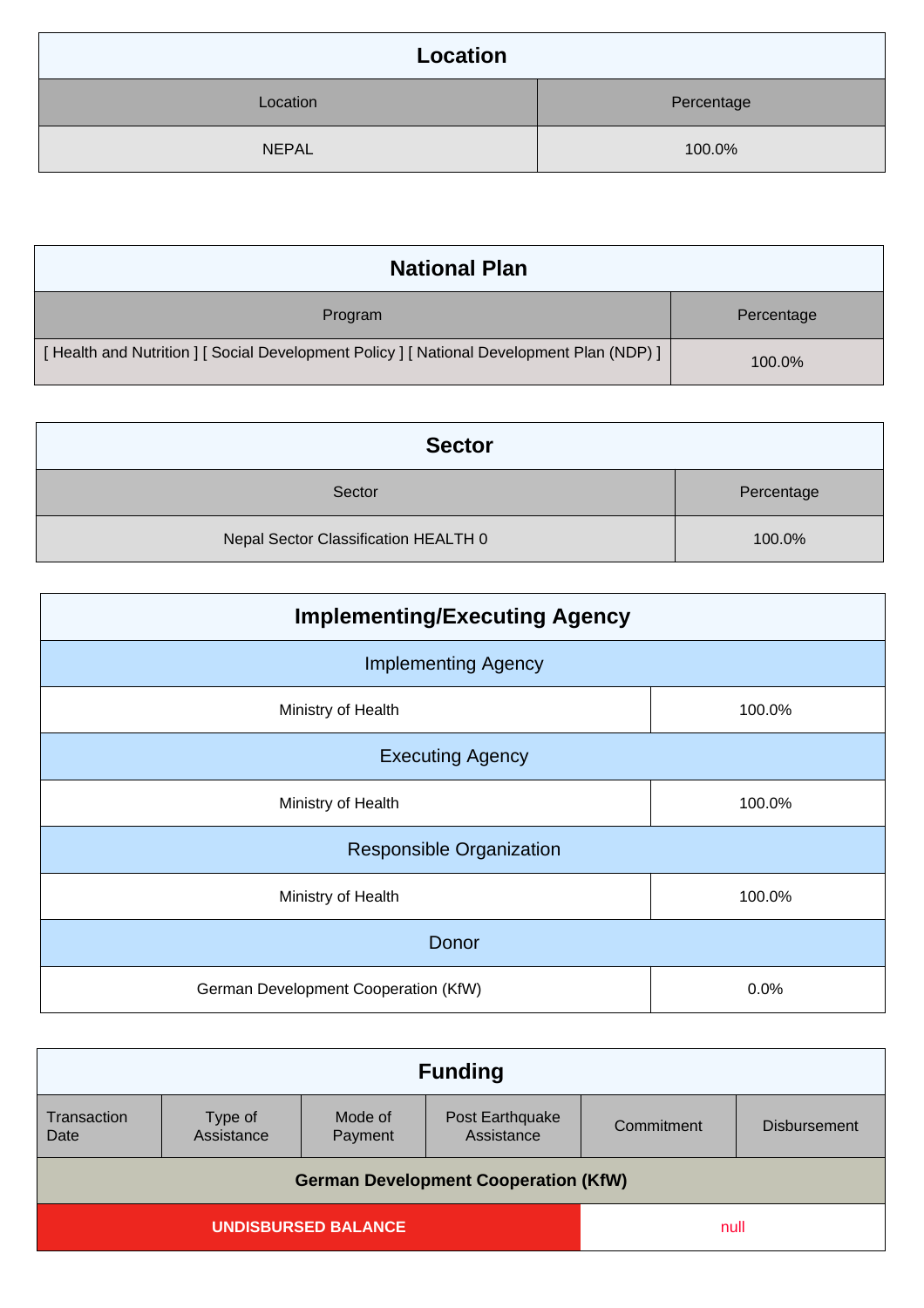| Transaction<br>Date                          | Type of<br>Assistance | Mode of<br>Payment | Post Earthquake<br>Assistance | Commitment | <b>Disbursement</b> |
|----------------------------------------------|-----------------------|--------------------|-------------------------------|------------|---------------------|
|                                              |                       |                    | <b>Actual</b>                 |            |                     |
| 11/2/2017                                    | Grant Aid             | Reimbursable       | No                            | 11,612,000 |                     |
| 12/31/2017                                   | <b>Grant Aid</b>      | Reimbursable       | No                            | 0          | 2,398,600           |
| 12/31/2018                                   | Grant Aid             | Reimbursable       | No                            | 10         | 2,290,800           |
| 1/30/2020                                    | <b>Grant Aid</b>      | Reimbursable       | No                            | 0          | 2,193,600           |
| 12/31/2020                                   | Grant Aid             | Reimbursable       | No                            | 0          | 2,138,760           |
| 12/31/2021                                   | Grant Aid             | Reimbursable       | No                            |            | 2,138,760           |
| Total                                        |                       |                    | 11,612,000                    | 11,160,520 |                     |
| Total (German Development Cooperation (KfW)) |                       |                    | 11,612,000                    | 11,160,520 |                     |
| <b>UNDISBURSED BALANCE</b>                   |                       |                    | 451,480                       |            |                     |

| <b>Progress Achieved</b>       |
|--------------------------------|
| Progress Achieved:             |
| Key Problems:                  |
| Steps Taken to Solve Problems: |